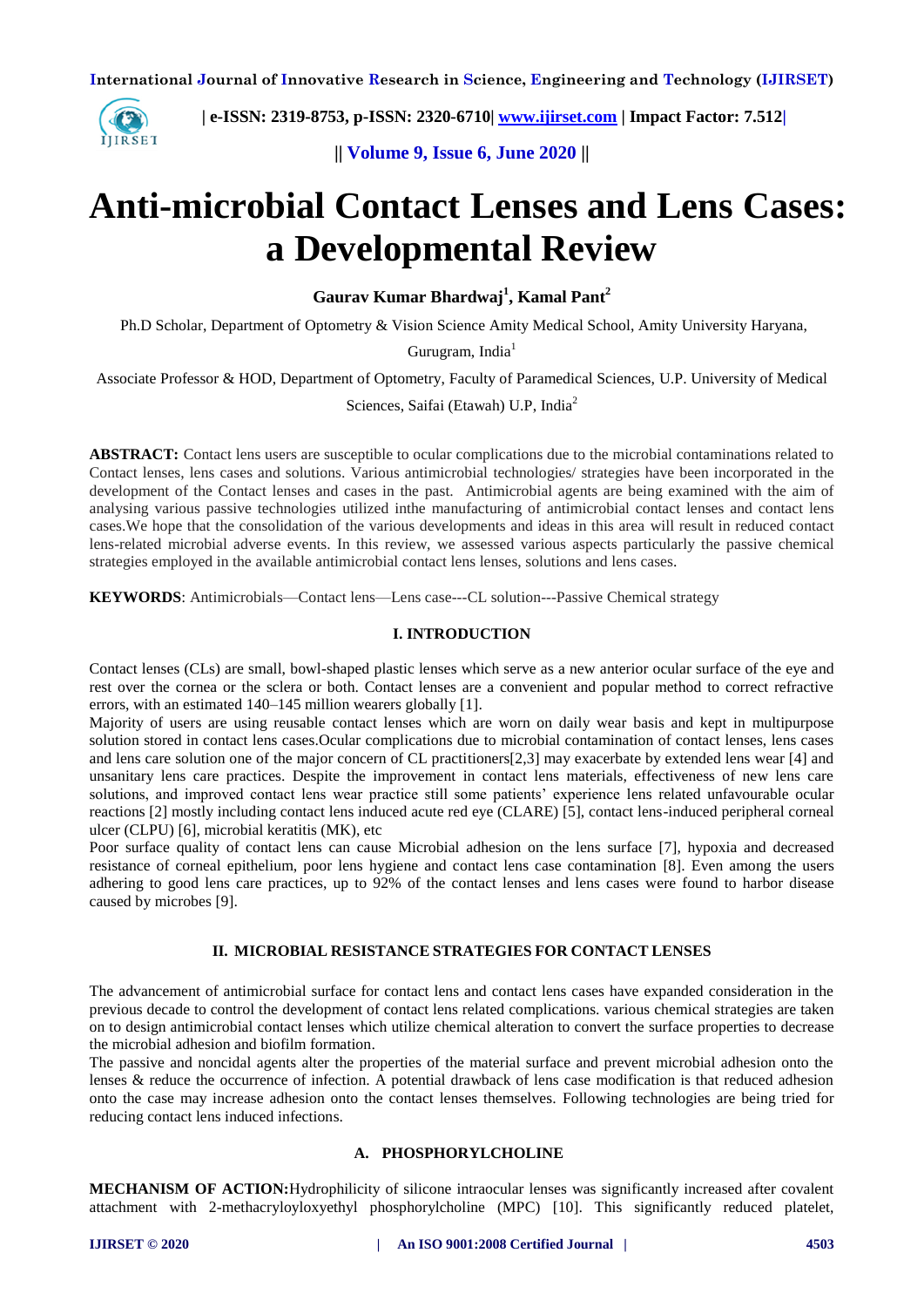

 **| e-ISSN: 2319-8753, p-ISSN: 2320-6710| [www.ijirset.com](http://www.ijirset.com/) | Impact Factor: 7.512|**

# **|| Volume 9, Issue 6, June 2020 ||**

macrophage, and lens epithelial cell adhesion onto the surface, resulting enhanced surface biocompatibility and significantly decreased adhesion of S. epidermidis after 1 hour and reduced biofilm formation after 18 hours of incubation [11].

# **B. PHOSPHORYLINE-COATED PHEMA LENSES**

In a study phosphorylcholine bound lenses reduced adhesion of a different strain of P. aeruginosa (6294) and strains of S. pneumoniae and H. influenzae [12]. In that study, phosphorylcholine seemed to reduce the adhesion of H. influenzae to lenses but did not affect adhesion of the strain P. aeruginosa and increased adhesion for 1 strain (out of tested) of S. pneumoniae (a bacterial type isolated from cases keratitis during lens wear)

Selan et al. in 2009 reported that Phosphoryline-coated PHEMA lenses possessed an increased wettability, reduced protein adsorption, and diminished bacterial adhesion of P. aeruginosa and S. Epidermidis[13]. The biofilms that did manage to form on phosphorylcholine-coated lenses were more susceptible to antibiotics such as Tazocin and gentamicin[13,14]. Similarly, alginic acid, a natural polysaccharide, was reported to improve the wettability and reduce the protein absorption on the contact lenses [15]

However,in vivo or in vitro efficacy of these passive non-cidal substances against virulent microorganisms such as Pseudomonas or Acanthamoeba is yet to be established, and there have been no reports of reduced bacterially driven adverse events (such as MK, CLARE, CLPU) in people wearing the phosphorylcholine containing lenses.

# **C. POLY(ETHYLENE GLYCOL) (PEG)**

Poly(ethylene glycol) (PEG) of varying chain lengths has also been studied to modify surface properties of contact lenses and contact lens cases. Surface-modified silica nanoparticles, chemically grafted with UV crosslinkable acrylates and PEG groups, were coated onto polypropylene cases .Similar to quorum sensing inhibitors, incorporation of molecules such as PEG or phosphorylcholine may reduce the build-up of dead or living microbes.

The adhesion forces of 9 bacterial strains including Pseudomonas, Staphylococci, and Serratia were reduced by about 10 fold on coated cases. As such, mild rinsing removed 10–100 times more bacteria, and surface modification increased bacterial susceptibility to anti-microbial lens care solutions by 2–3 fold. Furthermore, the coating was non-cytotoxic, suggesting that surface modifications using PEG have great potential for medical devices [16].

# **D. SUPERHYDROPHILIC ZWITTERIONIC**

Super-hydrophilic zwitterionic interfaces are bioinert, non-cytotoxic, and resistant to nonspecific adsorption of bacteria, proteins, and lipids [17].Such a coating was applied to silicone hydrogel contact lenses, and prevented P. aeruginosa and S. epidermidis adhesion.

# **E. COMBINATIONS OF POLYCATIONIC BACTERICIDAL BACKGROUND LAYER AND A ZWITTERIONIC OUTER LAYER**

A recent study created a dual layered surface, with a polycationic bactericidal background layer and a zwitterionic outer layer [18]. Polycationic surfaces exhibit efficient antimicrobial activity, but elicited high cytotoxicity and experience severe surface accumulation of dead bacteria, which would not work well in a contact lens application. The newly designed surface overcame this problem.The zwitterionic outer layer prevented bacterial accumulation by forming a hydration layer, while the polycationic inner layer killed the bacteria that did manage to attach to the surface. Further, reported that the zwitterionic layer is toxic to mammalian cells. Such a technology is well suited for contact lens applications.

Cheng et al. in a recent studydeveloped broad-spectrum antimicrobial and antifouling coatings by conjugating adhesive catechol, antifouling PEG, and hydrophobic urea/ethyl groups to branched poly(ethylenimine) (bPEI) [19].The coating applied to contact lenses was resistant to autoclaving and did not change light transmission. Coated lenses inhibited bovine serum albumin adsorption over 24 hours, and exhibited antifouling effects against S. aureus, P. aeruginosa, C. albicans, and F. solani over seven days. It also showed high biocompatibility.Such a combination of material showed promising future direction to modify the surface property in contact lens research [19].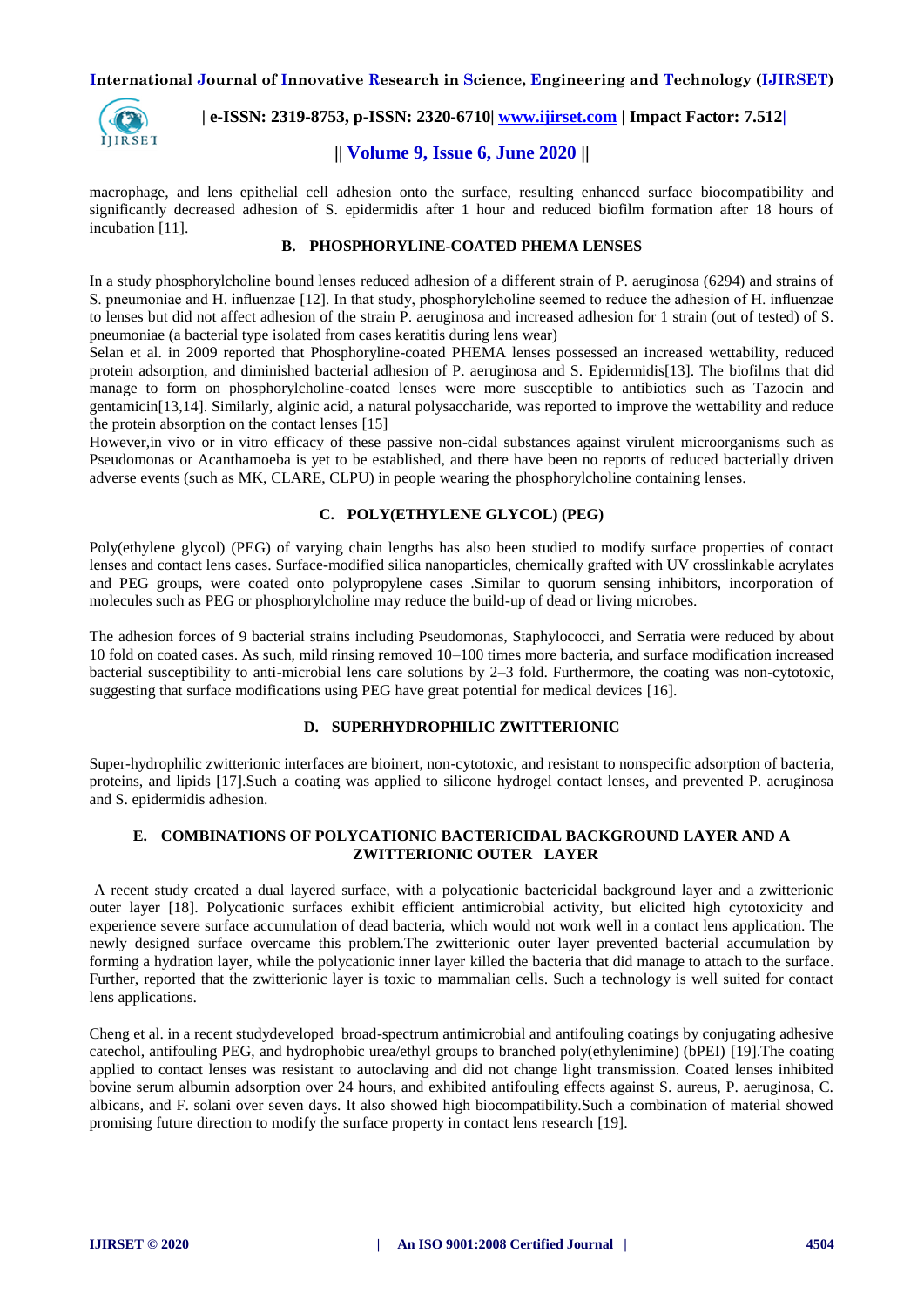

 **| e-ISSN: 2319-8753, p-ISSN: 2320-6710| [www.ijirset.com](http://www.ijirset.com/) | Impact Factor: 7.512|**

# **|| Volume 9, Issue 6, June 2020 ||**

#### **F. PVA FILMS REINFORCED WITH OXIDIZED/POLYMERIZED PRODUCTS OF HYDROQUINONE (HQ), PYROGALLOL (PG) AND EPINEPHRINE (EP)**

C Dhand et al. (2016)showed potent antimicrobial activity against pathogenic Gram-positive bacterial strains.HQ and PG films retain their antimicrobial efficacy even after steam sterilization, highlighting the first example of antimicrobial coating agents for contact lenses [20].

#### **G. NATURAL COMPOUNDS**

El-Dash et al. reported, adding four natural compounds honey, jasmine oil, Calendula ocinalis petal extract and Buddlejasalviifolia leaf extract into the contact lens care solution. Addition of these compounds prevents biofilm formation and removed preformed biofilm on soft contact lenses. Interestingly, Calendula ocinalis and Buddlejasalviifolia extracts showed an excellent effect on inhibition and removal of biofilms.[21]

#### **H. PHOMOPSIDIONE NANO PARTICLE**

Phomopsidione  $(C_7H_{10}O)$  is a novel ketone derivative isolated from Diaportheflaxinii ED2. Studies has demonstrated that phomopsidione has low toxicity in animal models, worthwhile of further investigations [22]. Searching a natural alternative to replace silver ions, the antimicrobial efficiency of the contact lens model was tested on bacterial keratitis clinical strains. In a very recent Study, Yusoff Bin Sahadan et al. showed the phomopsidione nano-particle were coated onto silicone hydrogel contact lens by soaking the lenses (ACUVUE TrueEye™ 14.2 mm diameter) into 2% nanoparticle solution for 24 h at 4 °C. Phomopsdione nanoparticles coated contact lens showed sustainable release pattern of drug for 48 h. The contact lens models exhibited inhibition of keratitis causing microorganisms, particularly on Gram negative bacteria. And showed a significant growth reduction (up to 99% ) on the tested microorganisms,  $[23]$ .

# **III. PHYSICAL FACTORS AFFECTING THE EFFICACY OF ANTIMICROBIAL TECHNOLOGIES FOR CONTACT LENSES**

- 1. Biocompatibility Surface modifications designed for antimicrobial activity may unintentionally also be cytotoxic to corneal epithelial cells, such as NSAIDs and free radical-producing agents.Biocompatibility is the most crucial factor to consider while designing antimicrobial contact lenses. The standard in vitro characterization should use human corneal epithelial cell lines, as the contacts would be in physical contact with the cornea. in vivo experiments are necessary to establish the safety of modified lenses. [24]
- 2. Water content and wettability Water content of a lens is an important factor for user comfort and safety. Lower water content hydrogels have been reported to show greater lens hydration, which contributes to higher comfort for the user. [25] Furthermore, water content has been reported to be a significant factor affecting in vitro adhesion of A. castellanii onto soft contact lenses [26]. Groups developing antimicrobial contact lenses should take care to measure the water content of their modified lenses.Similarly, wettability of the hydrogel surface is a critical variable for evaluating physiological compatibility, as the lenses will be in contact with the tear fluid. Most groups evaluate wettability through contact angle measurements.
- 3. Oxygen permeability Oxygen is a critical factor for corneal health, and hypoxia decreases the cornea's ability to protect itself from microbes.Silicon hydrogel contact lenses have higher oxygen transmissibility than conventional hydrogel lenses, and have been more widely adopted in recent years.[27] Thus surface modifications should not alter the oxygen transmissibility significantly to avert hypoxia-related complications.
- 4. Light transmittance and refractive index- Antimicrobial lenses must have adequate light transmittance and refractive index that do not inhibit normal vision. One report of translucent lenses shows very poor light transmittance, 45%.Surprisingly, most studies of antimicrobial contact lenses have not quantitatively characterized the light transmittance of the lenses.This could be because the developedlenses appeared optically clear by visual inspection, so this factor must be considered in further investigations.
- 5. Stability –It is important to recognize that the physical properties of the modified contact lens reported for unautoclaved lenses may be significantly different than those after autoclaving. Clear lenses often turned opaque after autoclaving, indicating a phase separation, which maybe due toincreasedwater content, which increased flexibility of the material [28].Thus it is important to inspect the stability of the modified contact lens, as these chemical modifications may not be steady enough to go through the sterilization techniques and product life cycle of commercial contact lenses.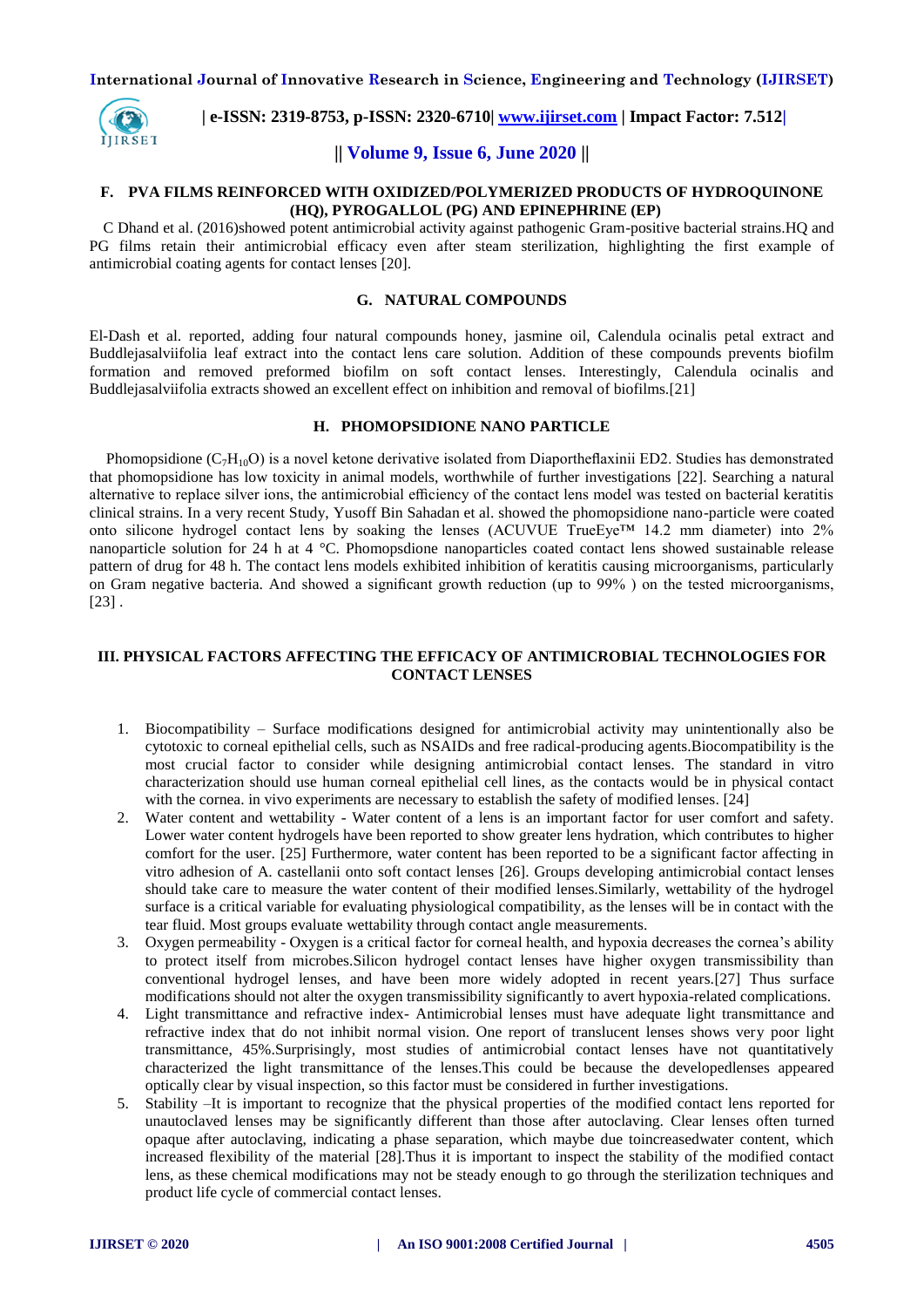

# **| e-ISSN: 2319-8753, p-ISSN: 2320-6710| [www.ijirset.com](http://www.ijirset.com/) | Impact Factor: 7.512|**

# **|| Volume 9, Issue 6, June 2020 ||**

#### **IV. CONCLUSION**

Antimicrobial Peptides along with Passive surface modifications are also attractive technology for their biocompatible nature, robustness, and obstructive microbial adhesion characteristics, respectively.

Surface coated or copolymerized antimicrobial materials are more appealing compared with leach and release technique. With the successive development and availability of different types of silicone hydrogel lenses in the market, implementation of antimicrobial techniques needs careful research. Each technique needs to be tested with all the possible contact lens care products available in the market to rule out any side effect. Extensive human trials are required to ruleout the efficacy of each antimicrobial technologies.

Overcoming the perceived issues of toxicity to mammalian cells, resistance development by the microbes, physiological changes in the eye, changes that may occur to the normal microbiota of the eye that in itself may provide some protection against infection of the ocular surface, and even issues of the environment during manufacture of the lenses (i.e., release of metals in waist products) requires further extensive research and carefully designed clinical and manufacturing testing. There is need for developing an ideal antimicrobial technology for reducing contact lens related complications.

#### **REFERENCES**

- [1] Keay, L., & Stapleton, F. (2008). Development and evaluation of evidence-based guidelines on contact lensrelated microbial keratitis. Contact Lens and Anterior Eye, 31(1), 3-12A. Criminisi, P. Perez, and K. Toyama, "Region filling and object removal by exemplar-based image inpainting.", IEEE Transactions on Image Processing, vol. 13, no.9, pp. 1200–1212, 2004.
- [2] Stapleton, F., Dart, J. K., &Minassian, D. (1993). Risk factors with contact lens related suppurative keratitis. The CLAO journal: official publication of the Contact Lens Association of Ophthalmologists, Inc, 19(4), 204-210.
- [3] Stapleton, F., Dart, J. K. G., Seal, D. V., & Matheson, M. (1995). Epidemiology of Pseudomonas aeruginosa keratitis in contact lens wearers. Epidemiology & Infection, 114(3), 395-402.
- [4] Holden, B. A., La, D. H., Grant, T., Newton-Howes, J., Baleriola-Lucas, C., Willcox, M. D., & Sweeney, D. F. (1996). Gram-negative bacteria can induce contact lens related acute red eye (CLARE) responses. The CLAO journal: official publication of the Contact Lens Association of Ophthalmologists, Inc, 22(1), 47-52.
- [5] Sankaridurg, P. R., Sharma, S., Willcox, M., Naduvilath, T. J., Sweeney, D. F., Holden, B. A., & Rao, G. N. (2000). Bacterial colonization of disposable soft contact lenses is greater during corneal infiltrative events than during asymptomatic extended lens wear. Journal of clinical microbiology, 38(12), 4420-4424.
- [6] Sankaridurg, P. R., Sweeney, D. F., Sharma, S., Gora, R., Naduvilath, T., Ramachandran, L., ... & Rao, G. N. (1999). Adverse events with extended wear of disposable hydrogels: results for the first 13 months of lens wear. Ophthalmology, 106(9), 1671-1680.
- [7] Elder, M. J., Stapleton, F., Evans, E., & Dart, J. K. (1995). Biofilm-related infections in ophthalmology. Eye, 9(1), 102.
- [8] Sankaridurg, P. R., Sharma, S., Willcox, M., Sweeney, D. F., Naduvilath, T. J., Holden, B. A., & Rao, G. N. (1999). Colonization of hydrogel lenses with Streptococcus pneumoniae: risk of development of corneal infiltrates. Cornea, 18(3), 289-295.
- [9] Dart, J. (1997). The inside story: why contact lens cases become contaminated.
- [10] Yao, K., Huang, X. D., Huang, X. J., & Xu, Z. K. (2006). Improvement of the surface biocompatibility of silicone intraocular lens by the plasma‐induced tethering of phospholipid moieties. *Journal of Biomedical Materials Research Part A: An Official Journal of The Society for Biomaterials, The Japanese Society for Biomaterials, and The Australian Society for Biomaterials and the Korean Society for Biomaterials*, *78*(4), 684-692.
- [11] Huang, X. D., Yao, K., Zhang, H., Huang, X. J., & Xu, Z. K. (2007). Surface modification of silicone intraocular lens by 2‐methacryloyloxyethyl phosphoryl‐choline binding to reduce Staphylococcus epidermidis adherence. *Clinical & experimental ophthalmology*, *35*(5), 462-467.
- [12] Willcox, M. D. P., Harmis, N., Cowell, B. A., Williams, T., & Holden, B. A. (2001). Bacterial interactions with contact lenses; effects of lens material, lens wear and microbial physiology. *Biomaterials*, *22*(24), 3235-3247
- [13] Selan, L., Palma, S., Scoarughi, G. L., Papa, R., Veeh, R., Di Clemente, D., &Artini, M. (2009). Phosphorylcholine impairs susceptibility to biofilm formation of hydrogel contact lenses. *American journal of ophthalmology*, *147*(1), 134-139.
- [14] Willis, S. L., Court, J. L., Redman, R. P., Wang, J. H., Leppard, S. W., O'Byrne, V. J., ... & Stratford, P. W. (2001). A novel phosphorylcholine-coated contact lens for extended wear use. *Biomaterials*, *22*(24), 3261-3272.